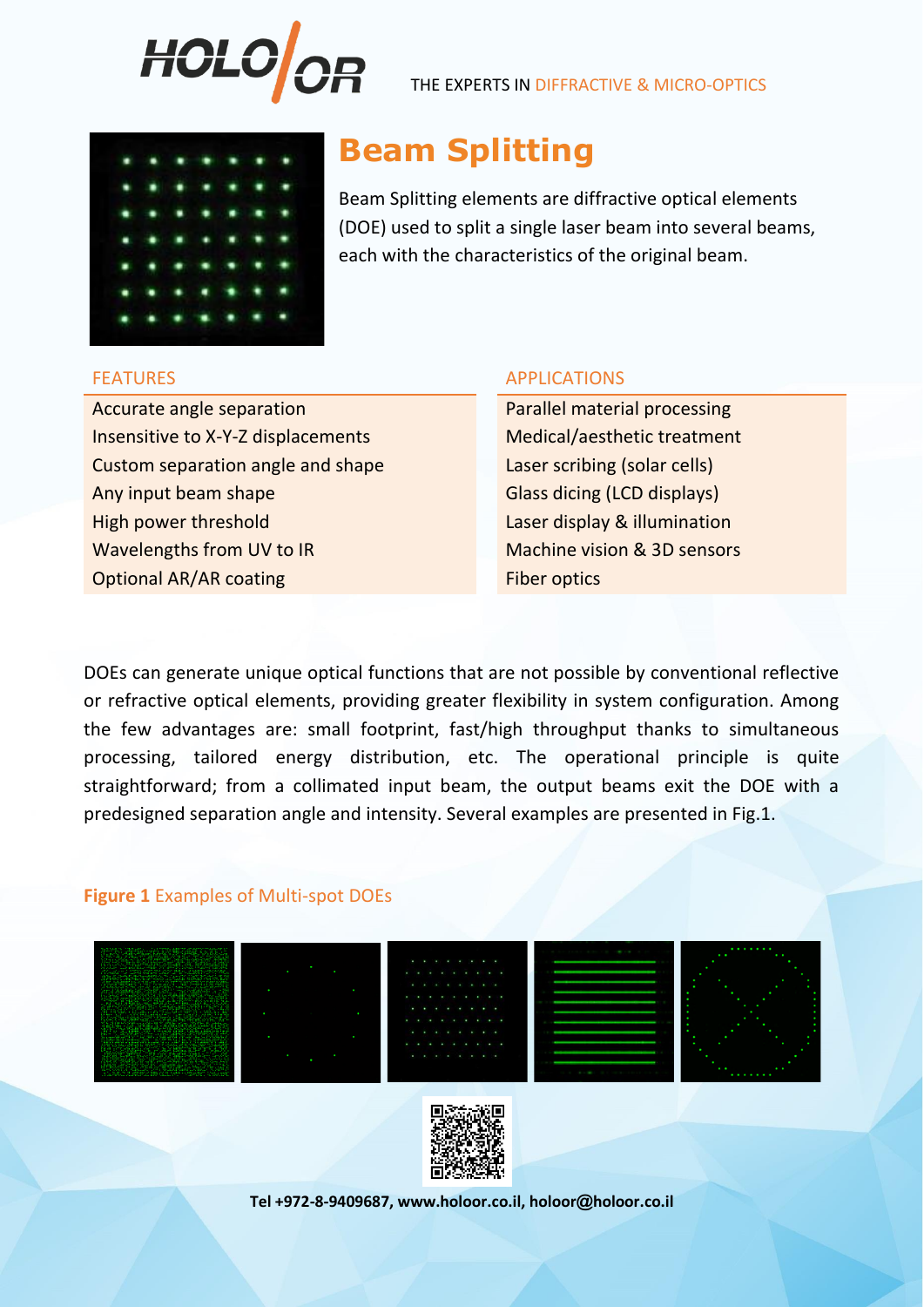

### DESIGN CONSIDERATIONS

**1.** In order to achieve well-focused spots at a certain distance, one needs to add a focusing lens after the DOE, as shown in figure 2 below.

**Figure 2** Schematic set-up



**2.** In order to obtain the right lens, use the following mathematical relationship between the effective focal length (**EFL**), separation angle (**θs**), and inter-spot distance/ pitch (**d**):

 $d = EFL \times tan(\theta_s)$ 

- **3.** In double-spot configuration, **power efficiency** can reach ~80%, and for multispot (>2) 85% is achivable, for a **binary (2 level)** etching process. In **multi-level**  etching, efficiency can reach up to 95%. The remaining power is distributed among the other (parasitic) orders.
- **4.** Energy distribution can be designed for either **spot uniformity** or for any nonuniform distribution meeting the application's requirements.
- **5.** The **minimum input beam size** should generally be at least 3 times the size of the **period** in the DOE. The **period** is given by the grating equation:

 $\Lambda =$  $m\lambda$  $sin\theta$ 

Where, **Λ**=period of DOE, **m** =diffraction order, **λ** = wavelength, **θ**= Separation angle between beams

| <b>Materials</b>              | <b>Fused Silica, ZnSe, Plastics</b>                     |
|-------------------------------|---------------------------------------------------------|
| Wavelength range              | 193 nm to 10.6 um                                       |
| Separation angle              | 0.001° to 60° (larger angles require additional optics) |
| DOE design                    | Binary, 8-level, 16-level, and more                     |
| <b>Diffraction efficiency</b> | 64%-98%                                                 |
| Element size                  | 2mm to 100mm                                            |
| Coating (optional):           | AR/AR                                                   |
| <b>Custom Design:</b>         | Almost any symmetry or arbitrary shape                  |

## SPECIFICATION RANGE

**Tel +972-8-9409687, www.holoor.co.il, holoor@holoor.co.il**